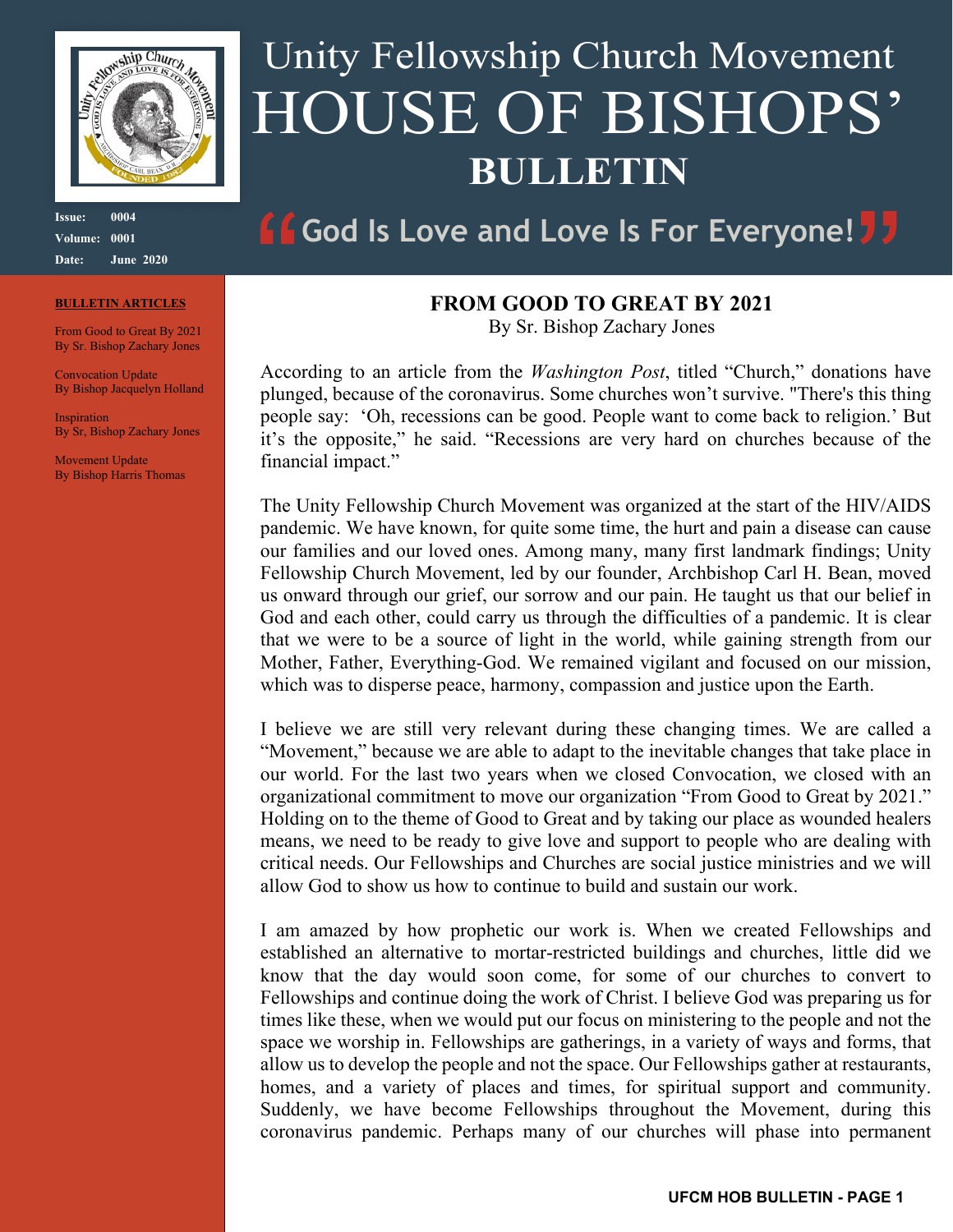Fellowships, in the advent of coronavirus. Change is difficult for some, but we have to be willing to adapt, trust and have faith.

In our past work, we were able to build powerful outreach ministries, such as the Minority AIDS project in Los Angeles, UFC Breaking Ground in New York City, Liberation In Truth in Newark, New Jersey and the Freedom Center. God has prepared us for what our nation is going through now. We must continue to advocate for those persons who are hungry and provide support for those who are in need of love and care.

HIV taught us many lessons and we will learn new ones during this virus. Nonetheless, we were called to serve and serve we must, because this is our purpose for being.

One of the questions we have been forced to answer is whether or not there will be Convocation this year? The House of Bishops and the national board have decided that we will not conduct Convocation this year, in the way we have done it in the past. However, we are pulling together a Think Tank, with a group of people who will come together with ideas, of how we can do Convocation this year.

Recessions or not, we will continue to allow the Holy Spirit to guide our steps. We will come up with creative ways to survive and grow. Our determination and commitment will move us "From Good to Great."

### **CONVOCATION UPDATE**

By Bishop Jacquelyn Holland

It is with great regret that we, the UFCM House of Bishops, recommended that Convocation 2020 be canceled. We are clear that this national event meets a number of needs for our people. It is inspirational, uplifting, worshipful and a true Holy Family reunion. Yet given the climate of the times, we realize this decision is in the best interest of our people. It is the desire of the HOB, to ensure that our UFCM family and allies are safe when we gather.

During this time, we ask that you take the necessary precautions that are recommended by the national health department, and officials in your respective cities, which will help keep you and your community safe and healthy.

We will keep you updated regarding plans for our next national gathering. You can help us, by gearing up for that glorious time. Prepare yourself emotionally, spiritually and financially. Truly when we finally are able to come together, it will be a high time in the Lord.

#### **INSPIRATION**

#### By Sr. Bishop Zachary Jones

We are in immersed in one of the most challenging diseases of all times. COVID-19 has devastated our lives and forced us to focus on nothing other than the coronavirus and its consequences. We have suffered the loss of people that are near and dear to our work, families and the Movement. Our hearts are heavy, as our prayers for comfort and love go out to all who are grieving, because of loss. Our salute goes out to first responders, doctors and medical employees in all capacities, for their hard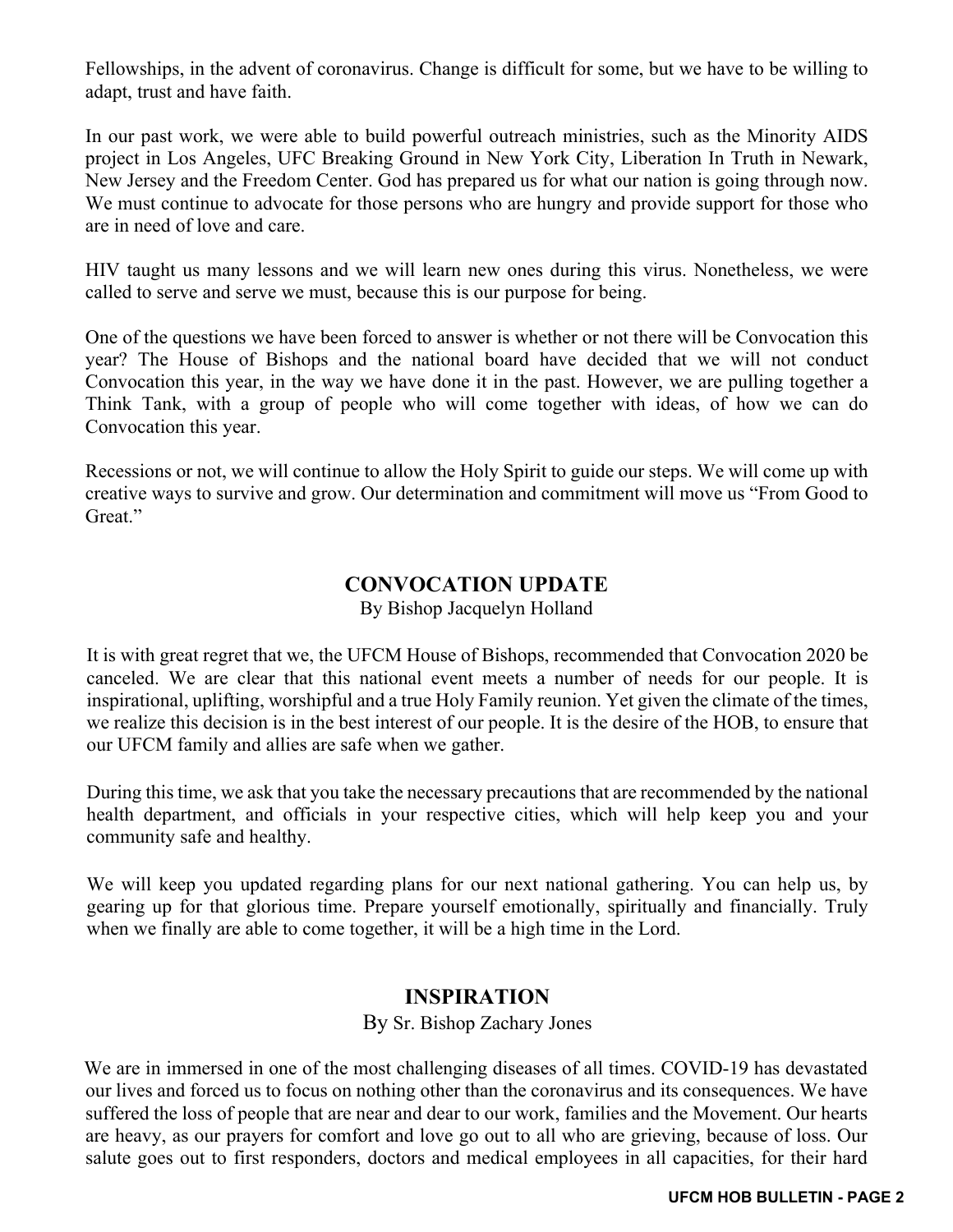work and well-earned respect, for answering our calls.

Many calls have come in from Parishioners, who fear the infection of coronavirus. We advise everyone to play it safe, rather than sorry. This virus has and continues to hit the African American communities the hardest. As cities open and go back to pre-coronavirus conditions, please be prudent in knowing the virus has not left us yet and stands a strong, scientific chance of re-spiking.

I agree with Jim Walls, the Editor and Founder-in Chief, of Sojourners magazine when he states, "When we look back upon history it will reveal the deadly consequences of corruption and blustering incompetence at the highest levels of an administration seeking to exploit the contagion to consolidate power, taking action against everything from independent watchdogs and federal gas mileage standards to immigrants and environmental protections-with particular efforts aimed at suppressing access to the ballot box." We must remember to be Pro-Active this year and lift our voices against this type of blatant disregard, for the "rule of law."

There are many questions we all have about the coronavirus, with very few answers provided by government officials or medical experts. Questions like: How long will it be before there is a vaccine? Do I have antibodies against the coronavirus? or Will we ever return to the life we once knew prior to coronavirus? Specifically, believers and people of all faith walks have posed coronavirus questions such as, Where is God in all of this? Is God angry at the human race? Are plagues like the coronavirus mentioned in the Bible? and the list goes on. According to Orhan Pamuk of the *New York Times*, in an article titled, "What Plague Novels Teach Us," "The terror we are feeling, however, excludes imagination and individuality, and it reveals how unexpectedly similar our fragile lives and shared humanity really are. Fear like the thought of dying, makes us feel alone, but the recognition that we are all experiencing a similar anguish draws us out of our loneliness." It appears we are all in a fog or some state of shock, as we listen to many people talking, but no one having an answer.

As we spend time in prayer and reflection, the Holy Spirit will reveal to us our next steps. The fact that we are all seeking answers, is the nucleus of spiritual power. The Bible speaks to us about the "power of seeking." Mathew 7:7 reads, "Ask, and it shall be given you; seek, and ye shall find; knock, and it shall be opened unto you." This is an opportunity for us to seek and to listen, because we all have a part of the answer, to every problem that lies within us. As we seek answers to this pandemic, let us be aware that a major part of seeking, is to practice deep listening. Another phrase for deep listening is spiritual listening, which opens us up to nature, one another and all the elements of the sound waves around us. We must be alert and pay close attention to all that is being said. It is okay to say to one another, "What do you hear? I trust the God in you. What is the spirit of God saying to you?" It may be the answer we need to survive. By listening more, we gain insight into each other's thoughts and ideas. We gain knowledge and wisdom. Wisdom gives us all a clear sense of direction.

Given this new reality of quarantine, face mask wearing, excessive hand washing and sanitizers, we are expected to look to God, our creator and protector. According to scripture, "We are to abide under the shadow of our almighty God," because God is our refuge and present help. God's grace and guidance will be the saving element for all of us. No, God is not angry at the human race. He/She is not trying to teach us any lesson, although there are lessons to be learned during this time. God does not need a disease to teach us those lessons, no more than you would use a disease on your children to teach them a lesson.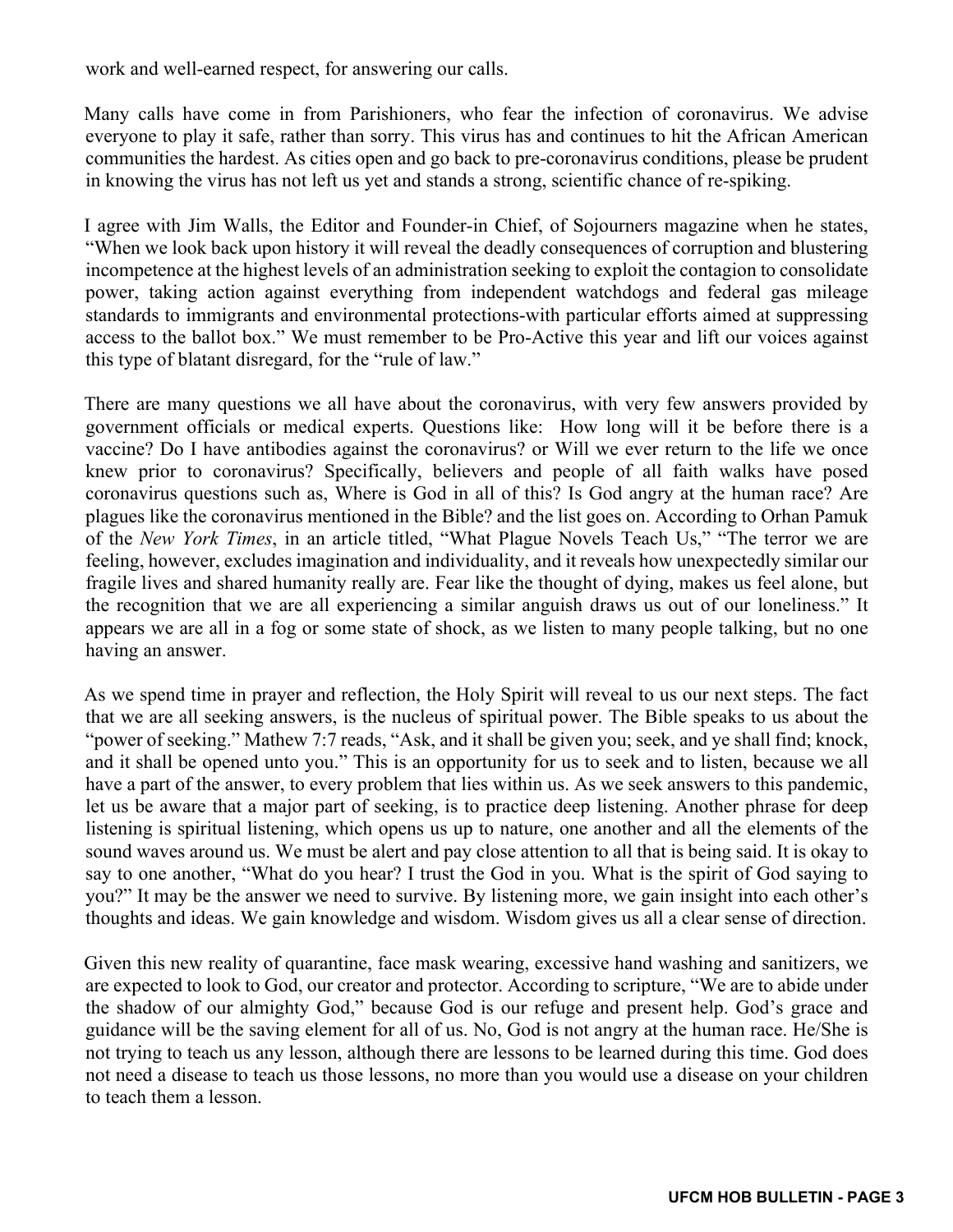Plagues are recorded in the biblical stories; however, they were steeped in stories of God's anger and God's wrath. Now that we are in the depensation of grace, because of God's love through Jesus Christ and His teachings of Agape love, we don't have to be fearful of the wrath of God showing up through plagues, as He did to persuade Pharaoh to release the Egyptians from slavery, for example. Since then, many biblical scholars have identified the 10 deadly disasters prior to the second coming of Christ, which are to proceed the end times. I have enormous respect for scholarly work and I find it fascinating to read and study. However, I recall what Jesus tells us about the end of times; that none of us, not even Jesus Himself, knew when that time shall come. Our focus should never be on the end times and when it will be, but our focus should remain on the idea that when the Master comes, He/She will find me Pro-Active, fulfilling my work and purpose that I was called here to carry out.

As we have been taught, faith without work is dead. It is going to take the work of the health community, the church and people caring and loving each other, to take us to safety. We have to be careful and make sure we wash our hands excessively, wear our mask and continue to keep our distance from persons we don't know.

Matthew 7:7-8 also states that everyone who asks, it will be given; everyone who seeks, they shall find. And everyone who knocks, the door will be open to them. We will emerge from this pandemic triumphantly. We will be better and stronger. Our faith will have been tried by the fire. Our eyes will see the beautiful potential within us and all around us. Let us give honor and praise to God now, for our victorious journey. The doors that we are knocking on, for answers to our many questions, will be opened, just as it has been promised. It is okay not to have all the answers at this moment. I believe as we listen deeply and spiritually to each other, it will make being in quarantine with family much easier. The fact that we are seeking answers, makes us students of life and open to the truth that sets us free. As we connect with our inner sanctuary, we find comfort and solace. By taking time to go to a quiet space, breathing slowly and deeply, stilling all thought, and releasing all worry, concern, or attachment, I create that place to listen and hear God's voice. As I share what I hear, I also wait to hear confirmation from other sources, to those truths that come from within. Let us affirm, "I share my thoughts with clarity and confidence, that God speaks through each one of us.

### **MOVEMENT UPDATE**

by Bishop Harris Thomas

This month's Movement's House of Bishops' Bulletin, is dedicated to those impacted by the coronavirus (COVID-19) in the local churches. Our condolences to those who lost family and friends. We salute the front-line workers and the essential workers.

#### **UFCM DECEASED**

Pastor Janyce Jackson Jones' uncle, Samuel Sands

#### **UFCM BALTIMORE INFECTED/AFFECTED**

Elder Jamie Washington's nephew, Charlie Morris (recovering), Mary Jeter (Grandmother diagnosed), Ormando Batson (Son diagnosed), Cedric Meekins (recovering), Jacqueline Walker, Inez K. McClendon, Mother Crawford, Malcolm Kee, Catherine Dorsey, Mildred Wilkinson

#### **UFCM BUFFALO FRONT LINE ESSENTIAL WORKER**

Elder Gerard Williams - Direct Support Assistant in a group home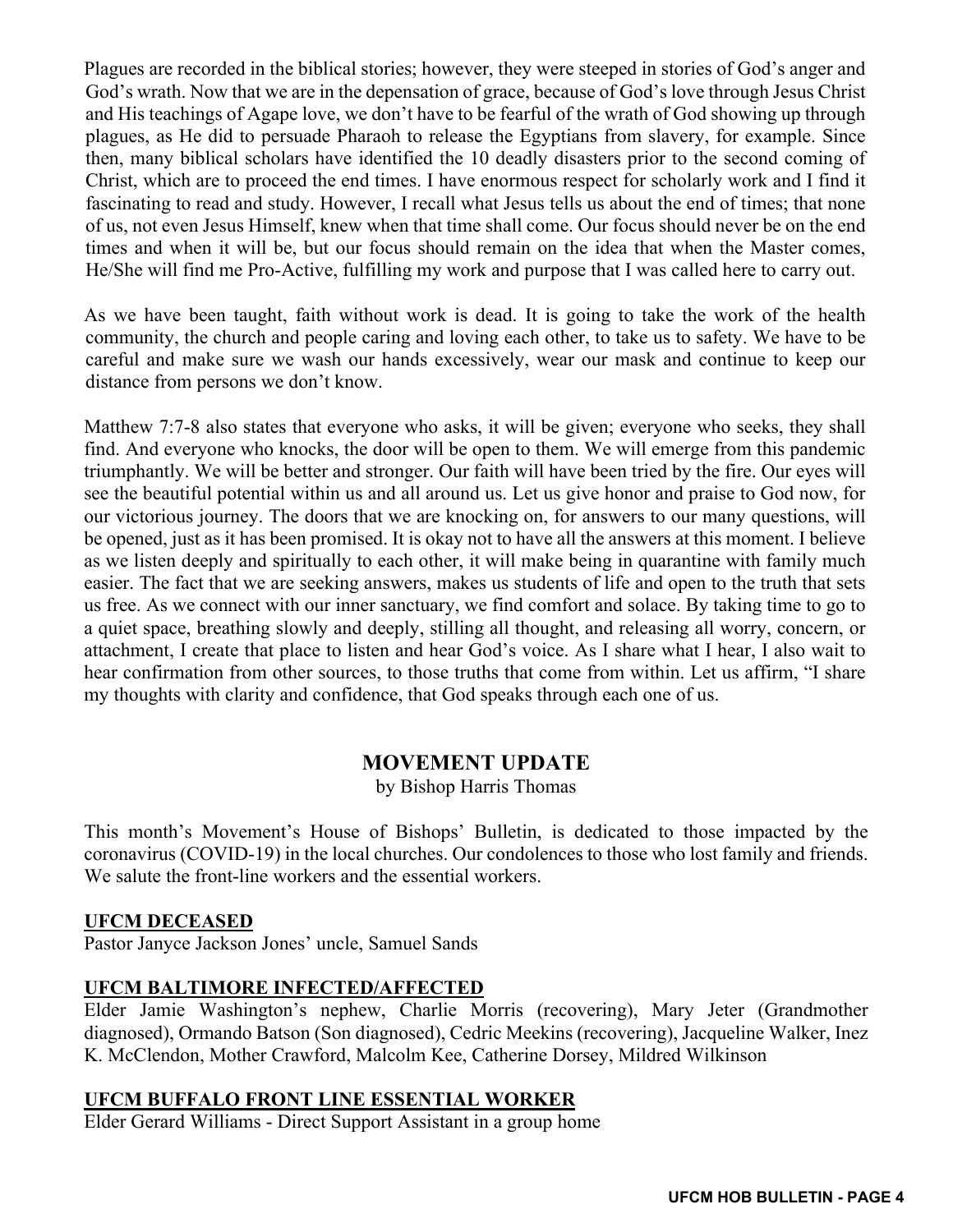#### **UFCM CHARLESTON INFECTED/AFFECTED**

Reverend Robert Arrington's 84 year old Aunt and 3 Cousins

#### **UFCM COLUMBIA DECEASED**

Donald Rodney Foote

#### **UFCM COLUMBIA INFECTED/AFFECTED**

Celeste Joyner - Childcare provider and PreK teacher in Baltimore City; Amy Adashek - Son and Daughter-in-law (both doctors) tested positive; Andre Jackson (recovering)

#### **UFCM COLUMBIA FRONT LINE ESSENTIAL WORKERS**

Trustee Deb Dunn, Physician Assistant; Dion Smith, doctor in New York City; Cecile Lewis, nurse in New York City

#### **UFCM DC DECEASED**

Earl-Rodney Holman's Sister

#### **UFCM DC INFECTED/AFFECTED**

Richard Spencer (recovering), Mrs. Johnson, Dr. Alice Cogill, Mr. Percival, Mauryce Peters' aunt Jean

#### **UFCM DC FIRST LINE RESPONDER**

Elder Akosua McCray - Pastoral Counseling

#### **UFCM DC PASTOR'S ENCOURAGEMENT**

*I would like to add how overwhelmingly challenging it is for everyone during this time. The world has, in itself, been challenging for the last several years and now having to deal with this evil, aggressive pandemic, puts us in a state of worry, unknowing and heightened alertness. Each day I watch or hear about those infected, affected, or those who lost their lives. I am healthy, thank God; however, in the midst of a spiritual warfare! I pray to God for Her Grace and Mercy. Elder Akosua*

#### **UFCM INLAND EMPIRE (RIVERSIDE) DECEASED**

Rosa Luna, RN (grandmother of one of our youth participants)

#### **UFCM INLAND EMPIRE (RIVERSIDE) FRONT-LINE WORKERS**

Minister Terry Evans, Deacon David Sesate, Cynthia Williams

#### **UFCM INLAND EMPIRE (RIVERSIDE) PASTOR'S ENCOURAGEMENT**

*We appreciate the sacrifice you are making as essential staff, to keep our community safe and equipped, to face all of the realities of living in this new environment. We pray for your safety daily.*

#### **UFSJM/RAINBOW PRIDE YOUTH ALLIANCE & IEHPC**

Rafael, Gustavo, Amber, Julia, Jason & Lydia, Rev. Elder Benita Ramsey

#### **UFCM INLAND EMPIRE (RIVERSIDE) PASTOR'S ENCOURAGEMENT**

*We are grateful for how you show up for young people and folks living with HIV, in this changing environment and economy.*